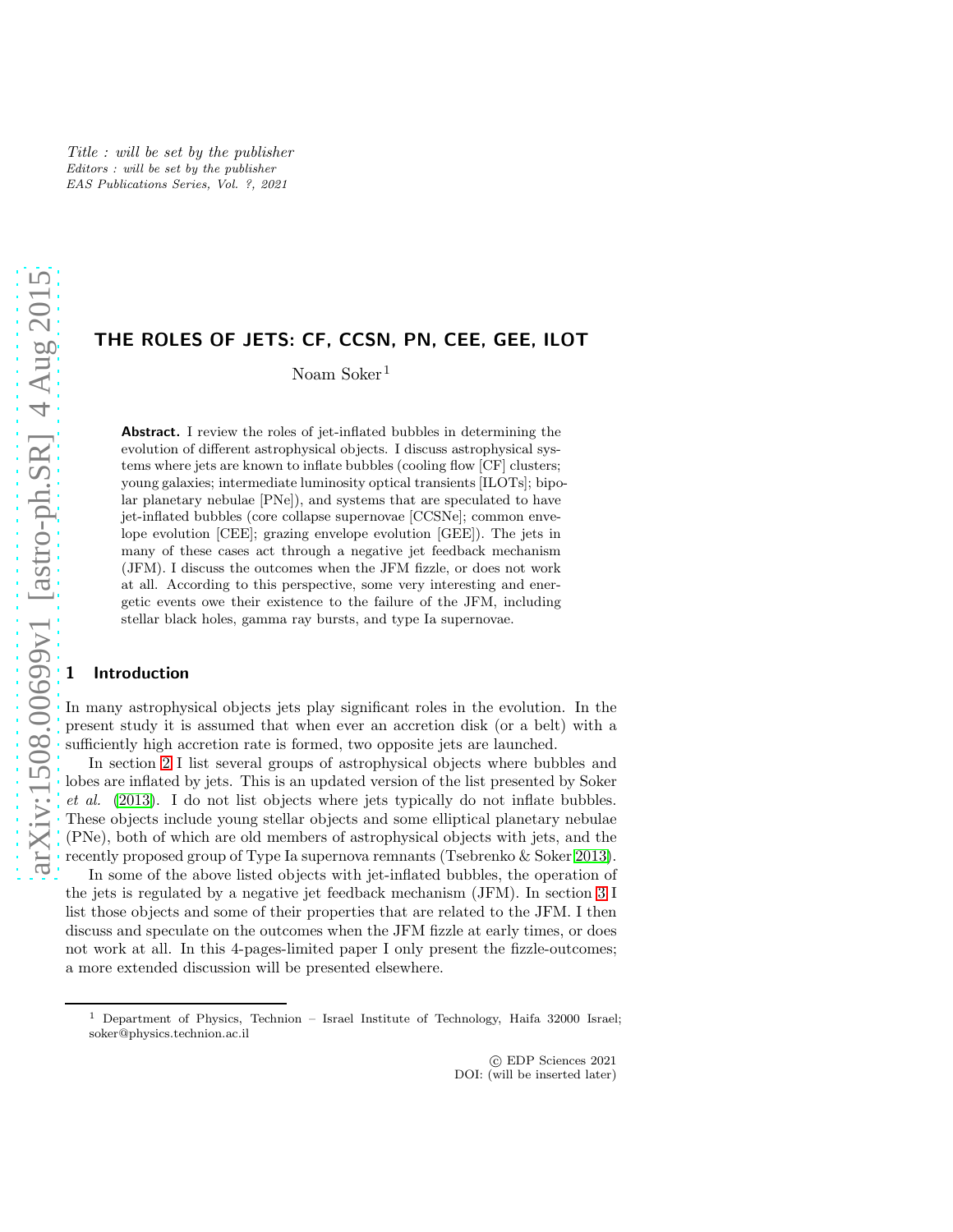|                       | Clusters<br>CFs    | Young<br>galaxies   | CCSNe                 | Bipolar<br>PNe   | CEE                  | GEE                                         | <b>ILOTs</b>          |
|-----------------------|--------------------|---------------------|-----------------------|------------------|----------------------|---------------------------------------------|-----------------------|
| Energy (erg)          | $10^{60}$          | $10^{59}$           | $10^{51}$             | $10^{44}$        | $10^{44-48}$         | $10^{44-48}$                                | $10^{44-50}$          |
| Mass $(M_{\odot})$    | $10^{12}$          | $10^{11}$           | 10                    | $\mathbf{1}$     | $\mathbf{1}$         | $\mathbf{1}$                                | $1 - 100$             |
| Size                  | $100~{\rm kpc}$    | 10 kpc              | $10^9$ cm             | 0.1~pc           | $10^{1-2} R_{\odot}$ | $10^{1-2} R_{\odot}$                        | $10^{1-2} R_{\odot}$  |
| Time                  | $10^{7-8}$ vr      | $10^{7-8}$ yr       | $1-3s$                | $10^{1-2}$ yr    | $1 \, yr$            | 100~yr                                      | days-yrs              |
| $T_{\rm bubble}(K)$   | $10^{9-10}$        | $10^{9-10}$         | $10^{10}$             | $10^{6}$         | $10^{7-9}$           | $10^{7-9}$                                  | $10^{6-8}$            |
| $T_{\text{res}}(K)$   | $10^{7-8}$         | $10^{6-7}$          | $few \times 10^9$     | $10^{4}$         | $10^{5-6}$           | $10^{5}$                                    | $10^{4-6}$            |
| Accretor              | $_{\rm SMBH}$      | SMBH                | NS/BH                 | MS/WD            | MS/WD/NS             | MS/NS                                       |                       |
| $M_a$ $(M_{\odot})$   | $10^{8-10}$        | $10^{6-9}$          | $1 - 5$               | $\mathbf{1}$     | $\mathbf{1}$         | $\mathbf{1}$                                | $1 - 50$              |
| Jets' main<br>effects | Heating<br>ICM     | Expelling<br>gas    | Exploding<br>the star | Shaping<br>lobes | Ejecting<br>envelope | Ejecting<br>$_{\mathrm{outer}}$<br>envelope | Shaping;<br>radiation |
| Observation           | $X-ray$<br>bubbles | Massive<br>outflows |                       | Bipolar<br>PNs   |                      |                                             | Bipolar<br>LBVs       |

Table 1. Properties of jet-inflated bubbles

Properties of systems where jet-inflated bubbles are observed or assumed to exist. The different listed values are typical and to an order or magnitude (or two even) accuracy only. The quantities given are as follows. Energy in one jets-launching episode; system mass; size of the relevant ambient gas; duration of the jets activity episode; temperature of the gas inside the bubble; temperature of the ambient gas (the subscript 'res' stands for reservoir of gas for accretion); the accreting compact object that launches the jets; its mass; the main effect of the jets; resolved observed outcomes of the jets activity. Acronym: BH: black hole; CCSNe: core collapse supernovae; CEE: common envelope evolution; CFs: cooling flows; GEE: grazing envelope evolution; ICM: intra-cluster medium; ILOT: intermediate luminosity optical transient; LBV: luminous blue variable; MS: main sequence star; NS: neutron star; PNe: planetary nebulae; SMBH: super massive BH.

### <span id="page-1-0"></span>2 Inflating bubbles

Table 1 that is based on the one presented by Soker *et al.* [\(2013\)](#page-3-0), presents the groups of objects that were claimed to have jet-inflated bubbles. Detail comparison of morphologies is conducted by Soker *et al.* [\(2013\)](#page-3-0). The table is updated with the groups of grazing envelope evolution (GEE; Soker [2015\)](#page-3-3), and that of intermediate luminosity optical transients (ILOTs) that were added by Kashi & Soker [\(2015\)](#page-3-4) to the groups of objects where the JFM operates. In the GEE the jets launched by the companion are very efficient in removing the giant envelope gas, such that the companion never gets deep into the envelope. It can spirals-in, but no envelope will be left outside its orbit. It is possible that a GEE will turn to a common envelope evolution (CEE) if the jets do not manage to eject the envelope, and the companion spirals-in deep into the giant envelope. The suggestion that the JFM might operate in some ILOTs is based on the high-accretion-powered ILOT  $(HAPI) \text{ model (Kashi & Soker 2015).}$  $(HAPI) \text{ model (Kashi & Soker 2015).}$  $(HAPI) \text{ model (Kashi & Soker 2015).}$  In the HAPI model it is assumed that ILOT events are powered by accretion of mass at a very high rate onto a main sequence (MS), or slightly evolved off the MS, star. In this short article I only mention the following in regards to Table 1.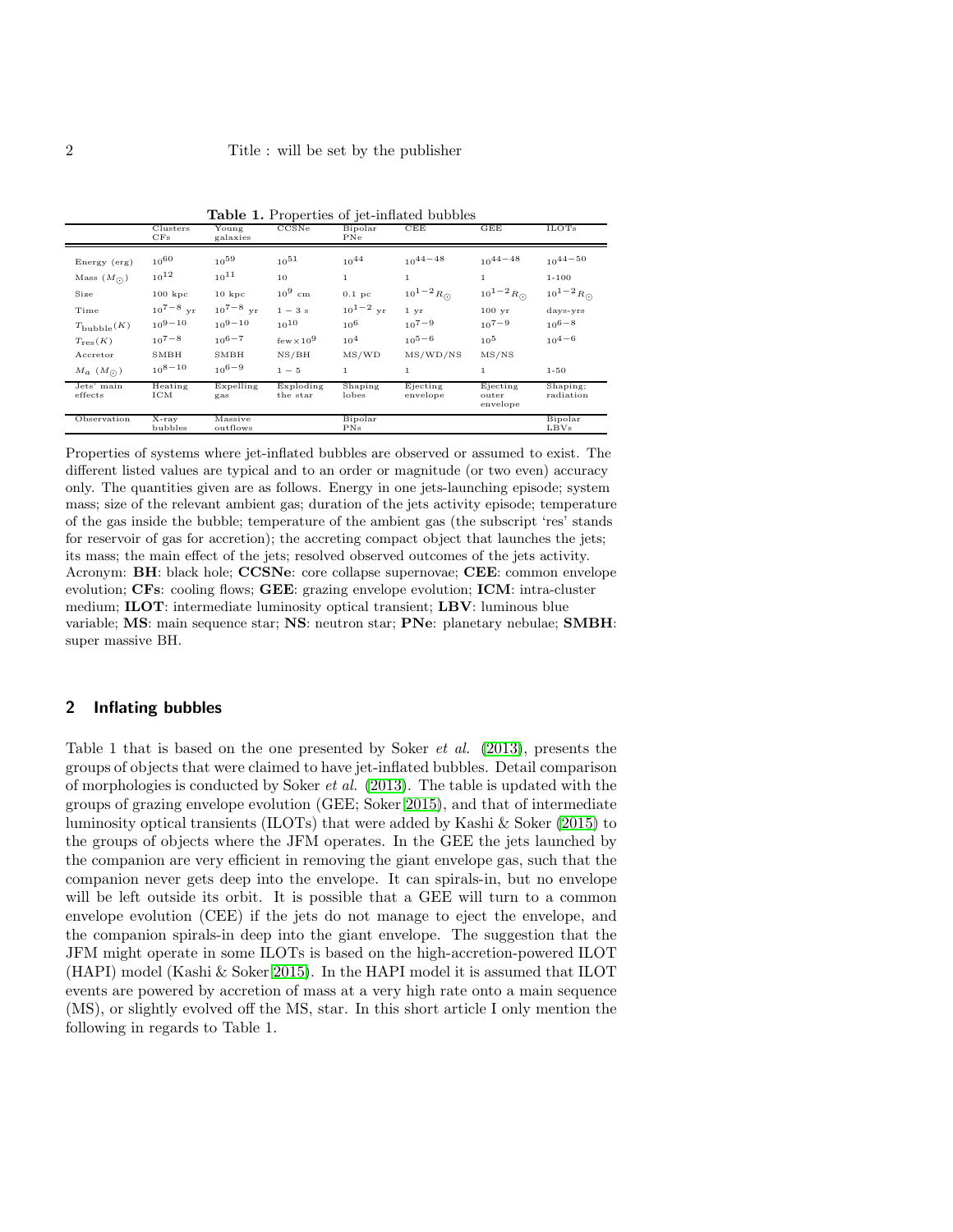|                                                                                                                                                    | Clusters<br>CFs                                                                | Young<br>galaxies                                                                     | CCSNe                                                                       | $CEE^{[1][2]}$                                                               | $GEE^{[1]}$                                                               | $_{\rm ILOTs}$ <sup>[2]</sup>                                                            |
|----------------------------------------------------------------------------------------------------------------------------------------------------|--------------------------------------------------------------------------------|---------------------------------------------------------------------------------------|-----------------------------------------------------------------------------|------------------------------------------------------------------------------|---------------------------------------------------------------------------|------------------------------------------------------------------------------------------|
| Accretor<br>$Ra$ (cm)<br>$\Phi_a(\mathrm{km/s})^2$<br>$R_{\text{res}}(\text{cm})$<br>$\Phi_{\text{res}}(\text{km/s})^2$<br>$\Phi_a/\Phi_{\rm res}$ | SMBH<br>$10^{13-16}$<br>$^{2}$<br>$10^{21-24}$<br>$(1000)^2$<br>$\approx 10^5$ | SMBH<br>$10^{11-14}$<br>$\mathbf{r}^2$<br>$10^{20-23}$<br>$(300)^2$<br>$\approx 10^6$ | NS/BH<br>$10^{6}$<br>$(10^5)^2$<br>$10^{9}$<br>$(10000)^2$<br>$\approx 100$ | MS/WD/NS<br>$10^{11}$<br>$(500)^2$<br>$10^{13}$<br>$(30)^2$<br>$\approx 100$ | MS/NS<br>$10^{11}$<br>$(500)^2$<br>$10^{13}$<br>$(30)^2$<br>$\approx 100$ | MS<br>$10^{11-12}$<br>$(1000)^2$<br>$10^{11-13}$<br>$(30 - 10^3)^2$<br>$\approx$ 3 - 100 |
| Role of<br>the JFM                                                                                                                                 | Maintain<br>ICM<br>temperature                                                 | SMBH-bulge<br>mass<br>correlation                                                     | Explosion<br>energy $\approx$<br>binding<br>energy                          | Not<br>much                                                                  | Ensures<br>outer<br>envelope<br>removal                                   | Might limit<br>accretion rate,<br>but much above<br>Eddington limit                      |
| Fizzle<br>outcome                                                                                                                                  | Cooling<br>catastrophe                                                         | Rapid<br>SMBH<br>growth                                                               | ВH<br>formation;<br>GRB                                                     | $Core-$<br>secondary<br>merger                                               | Forming<br>a common<br>envelope                                           |                                                                                          |

Table 2. JFM properties and its fizzle outcomes

The role of the jet feedback mechanism (JFM).  $R_a$  and  $\Phi_a$  stand for the typical radius of the accretor, and the gravitational potential on its surface.  $R_{\text{res}}$  and  $\Phi_{\text{res}}$  stand for the typical radius of the reservoir of gas for accretion and the energy required to expel it from the system.

<sup>1</sup>We refer here only to a giant primary star (AGB, RGB, etc.)

 $2$ While in the other objects jets are crucial ingredient in the evolution, in the CEE and in ILOTs in some cases jets do not occur, or play a small role. As well, not in all cases the JFM operates even if jets do exist.

(1) *Observations.* Bubbles are clearly observed in cooling flows (CFs) in galaxies and in clusters of galaxies, in bipolar planetary nebulae (PNe), and in some ILOTs, such as the Great Eruption of  $\eta$  Car that formed the Homunculus in the 19<sup>th</sup> century. As well, jets are known to be active in galaxy formation.

(2) *Expelling gas.* Jets are thought to expel gas in the process of galaxy formation. In some other cases jet-inflated bubbles are hypothesized to eject mass. In light of the failure of neutrino-based processes to explode massive stars, the jittering-jets model to explode massive stars as core collapse supernovae (CCSNe) was proposed. Jets are hypothesized to facilitate mass ejection in many cases of common envelope evolution (CEE). Jet are very efficient in expelling the giant envelope gas outside the secondary orbit in the GEE. While jets are crucial in CCSNe and in the GEE according to this picture, they are not mandatory in the CEE.

(3) *The JFM.* The JFM is a crucial in some systems, while in some systems, like the shaping of bipolar PNe by jets, the JFM does not operate. In the CEE and in ILOTs the JFM might act, but it does not have a crucial role. In galaxy formation (young galaxies), in CFs, and in CCSNe the JFM plays a crucial role. Table 2 lists the role of the JFM in the different systems. In shaping bipolar PNe it has no role, and hence bipolar PNe are not listed in Table 2. One should notice the difference between the role of the jets, as listed in Table 1, and the role of the JFM in regulating the activity cycle, the duration, and the power of the jets.